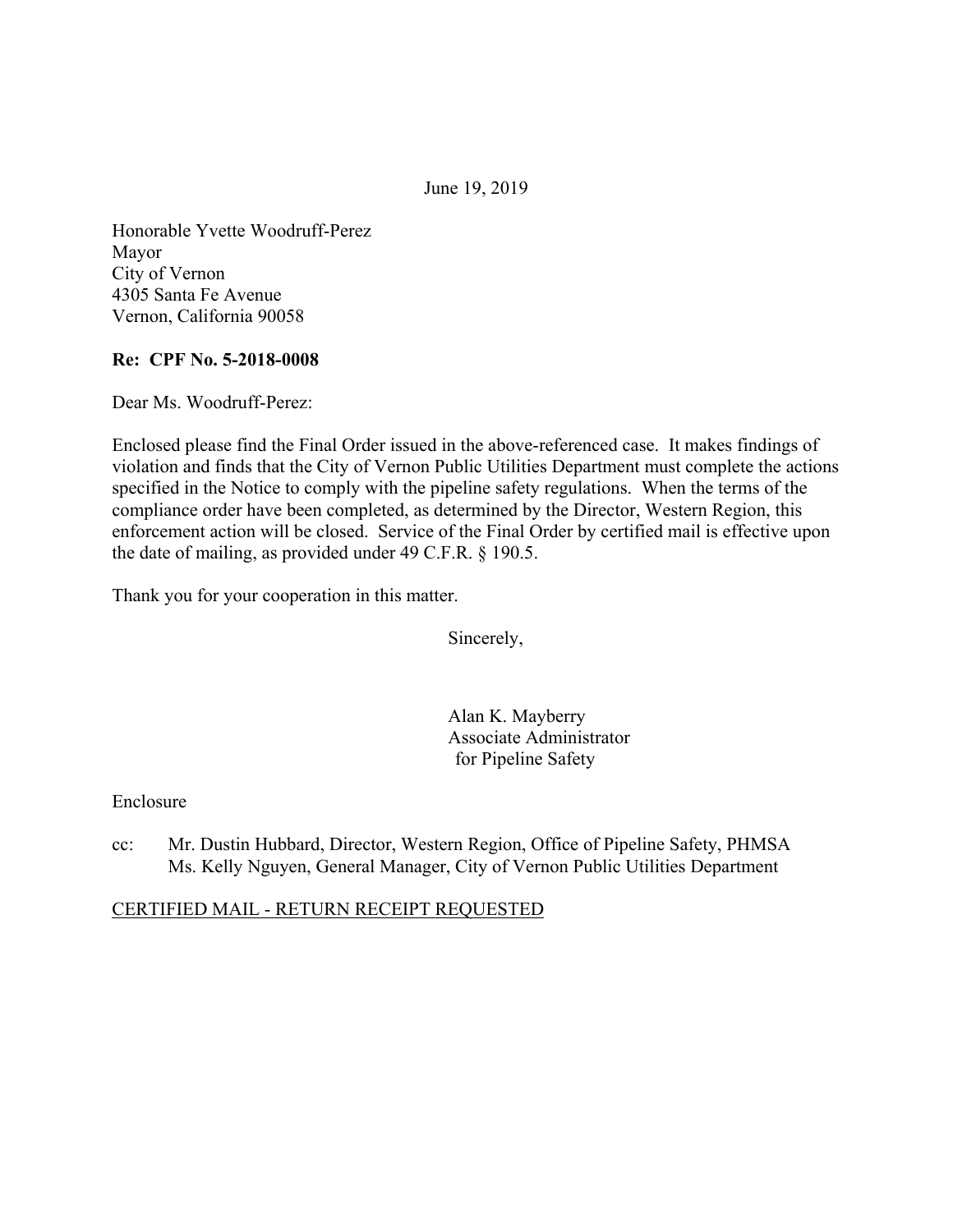### **U.S. DEPARTMENT OF TRANSPORTATION PIPELINE AND HAZARDOUS MATERIALS SAFETY ADMINISTRATION OFFICE OF PIPELINE SAFETY WASHINGTON, D.C. 20590**

**\_\_\_\_\_\_\_\_\_\_\_\_\_\_\_\_\_\_\_\_\_\_\_\_\_\_\_\_\_\_\_\_\_\_\_\_ ) In the Matter of ) ) City of Vernon, California, ) CPF No. 5-2018-0008 a municipal corporation, ) ) Respondent. )**   $\overline{\phantom{a}}$ 

#### **FINAL ORDER**

On April 24 through 27 and May 22 through 26, 2017, pursuant to 49 U.S.C. § 60117, representatives of the Pipeline and Hazardous Materials Safety Administration (PHMSA), Office of Pipeline Safety (OPS), conducted an on-site pipeline safety inspection of the facilities and records of the City of Vernon Public Utilities Department (Vernon or Respondent) in Vernon, California. Respondent is the natural gas utility of the City of Vernon that provides gas distribution service to approximately 113,000 residents and businesses.<sup>1</sup>

As a result of the inspection, the Director, Western Region, OPS (Director), issued to Respondent, by letter dated August 2, 2018, a Notice of Probable Violation and Proposed Compliance Order (Notice), which also included a warning pursuant to 49 C.F.R. § 190.205. In accordance with 49 C.F.R. § 190.207, the Notice proposed finding that Vernon had violated 49 C.F.R. Part 192 and proposed ordering Respondent to take certain measures to correct the alleged violations. The warning items required no further action, but warned the operator to correct the probable violations or face possible future enforcement action.

Respondent responded to the Notice by letter dated September 4, 2018 (Response). Vernon did not contest the allegations of violation and agreed to complete the proposed compliance actions. Respondent did not request a hearing and therefore has waived its right to one.

### **FINDINGS OF VIOLATION**

In its Response, Vernon did not contest the allegations in the Notice that it violated 49 C.F.R. Part 192, as follows:

**Item 1:** The Notice alleged that Respondent violated 49 C.F.R. § 192.921(a), which states:

 $\overline{a}$ 

<sup>&</sup>lt;sup>1</sup> See <http://www.cityofvernon.org/departments/public-utilities>(Current as of March 11, 2019).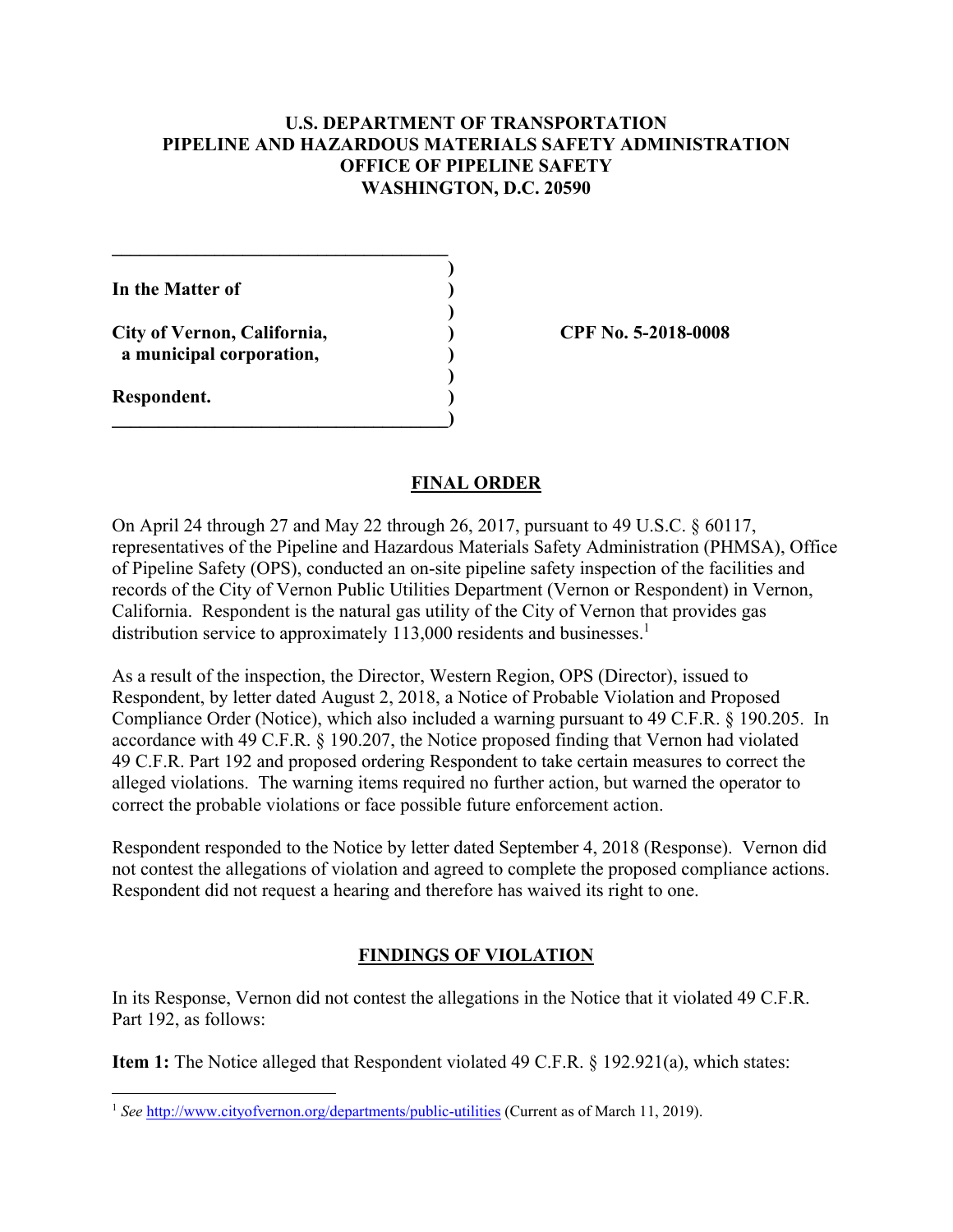#### **§ 192.921 How is the baseline assessment to be conducted?**

 (a) *Assessment methods.* An operator must assess the integrity of the line pipe in each covered segment by applying one or more of the following methods depending on the threats to which the covered segment is susceptible. An operator must select the method or methods best suited to address the threats identified to the covered segment (*See* § 192.917).

 must follow ASME/ANSI B31.8S (incorporated by reference, *see* § 192.7), (1) Internal inspection tool or tools capable of detecting corrosion, and any other threats to which the covered segment is susceptible. An operator section 6.2 in selecting the appropriate internal inspection tools for the covered segment.

The Notice alleged that Respondent violated 49 C.F.R. § 192.921(a) by failing to assess the integrity of the line pipe in each covered segment. Specifically, Vernon conducted an in-line inspection (ILI) in 2013 as its baseline assessment. Direct examination of ILI defect indications is required by ASME B31.8S-2004, Section 6.2.6 Examination and Evaluation, which is incorporated by reference into Part 192. During the inspection, statements made by Vernon staff and a consultant confirmed that Vernon did not conduct direct examination and evaluation of identified defect indications called out by the ILI tool, therefore failing to assess the integrity of the covered segments.

Respondent did not contest this allegation of violation. Accordingly, based upon a review of all of the evidence, I find that Respondent violated 49 C.F.R. § 192.921(a) by failing to assess the integrity of the line pipe in each covered segment.

**Item 2:** The Notice alleged that Respondent violated 49 C.F.R. § 192.947(d), which states:

#### **§ 192.947 What records must an operator keep?**

An operator must maintain, for the useful life of the pipeline, records that demonstrate compliance with the requirements of this subpart. At minimum, an operator must maintain the following records for review during an inspection.

(a) ...

 and used to implement and evaluate each element of the baseline assessment (d) Documents to support any decision, analysis and process developed plan and integrity management program. Documents include those developed and used in support of any identification, calculation, amendment, modification, justification, deviation and determination made, and any action taken to implement and evaluate any of the program elements;

The Notice alleged that Respondent violated 49 C.F.R. § 192.947(d) by failing to maintain records that demonstrate compliance with the transmission pipeline integrity management requirements of Subpart O. Specifically, the Notice alleged that Respondent did not maintain documents of the annual review of the Vernon Transmission Integrity Management Program (IMP). Additionally, the Notice alleged Vernon failed to document a Management of Change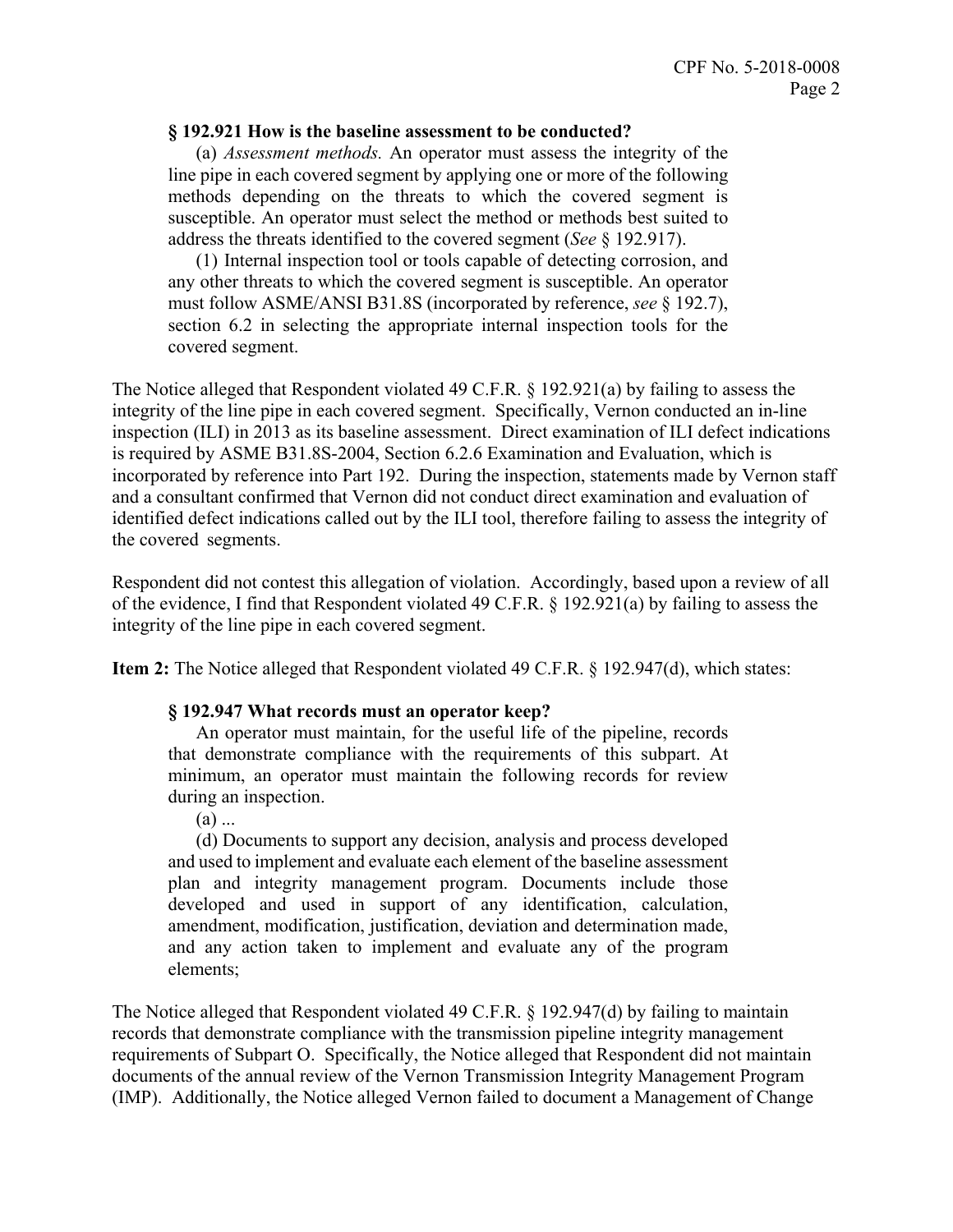(MOC) process when changing integrity assessment methods from external corrosion direct assessment (ECDA) to ILI.

Respondent did not contest this allegation of violation. Accordingly, based upon a review of all the evidence, I find that Respondent violated 49 C.F.R. § 192.947(d) by failing to maintain records that demonstrate compliance with the requirements of Subpart O.

**Item 3:** The Notice alleged that Respondent violated 49 C.F.R. § 192.935(d), which states:

# **§ 192.935 What additional preventive and mitigative measures must an operator take?**

(a) *General requirements.* An operator must take additional measures beyond those already required by Part 192 to prevent a pipeline failure and to mitigate the consequences of a pipeline failure in a high consequence area...

(d) *Pipelines operating below 30% SMYS.* An operator of a transmission pipeline operating below 30% SMYS located in a high consequence area must follow the requirements in paragraphs  $(d)(1)$  and  $(d)(2)$  of this section ...

(1) Apply the requirements in paragraphs  $(b)(1)(i)$  and  $(b)(1)(iii)$  of this section to the pipeline; and

(2) Either monitor excavations near the pipeline, or conduct patrols as required by § 192.705 of the pipeline at bi-monthly intervals. If an operator finds any indication of unreported construction activity, the operator must conduct a follow up investigation to determine if mechanical damage has occurred.

The Notice alleged that Respondent violated 49 C.F.R. § 192.935(d) by failing to apply the requirements in paragraphs (b)(1) of this section and to either monitor excavations or conduct patrols to prevent a pipeline failure and to mitigate the consequences of a pipeline failure in high consequence areas (HCAs). Specifically, the Notice alleged that Vernon, an operator of a transmission line operating below 30% SMYS located in an HCA, failed to address any of the requirements of § 192.935(d) and failed to include in its IMP a process to address the requirements of  $\S$  192.935(d).

Respondent did not contest this allegation of violation. Accordingly, based upon a review of all the evidence, I find that Respondent violated 49 C.F.R. § 192.935(d) by failing to apply the requirements in paragraphs (b)(1) of this section and to either monitor excavations or conduct patrols to prevent a pipeline failure and to mitigate the consequences of a failure in an HCA.

**Item 4:** The Notice alleged that Respondent violated 49 C.F.R. § 192.917, which states:

# **§ 192.917 How does an operator identify potential threats to pipeline integrity and use the threat identification in its integrity program?**

(a) *Threat identification.* An operator must identify and evaluate all potential threats to each covered pipeline segment. Potential threats that an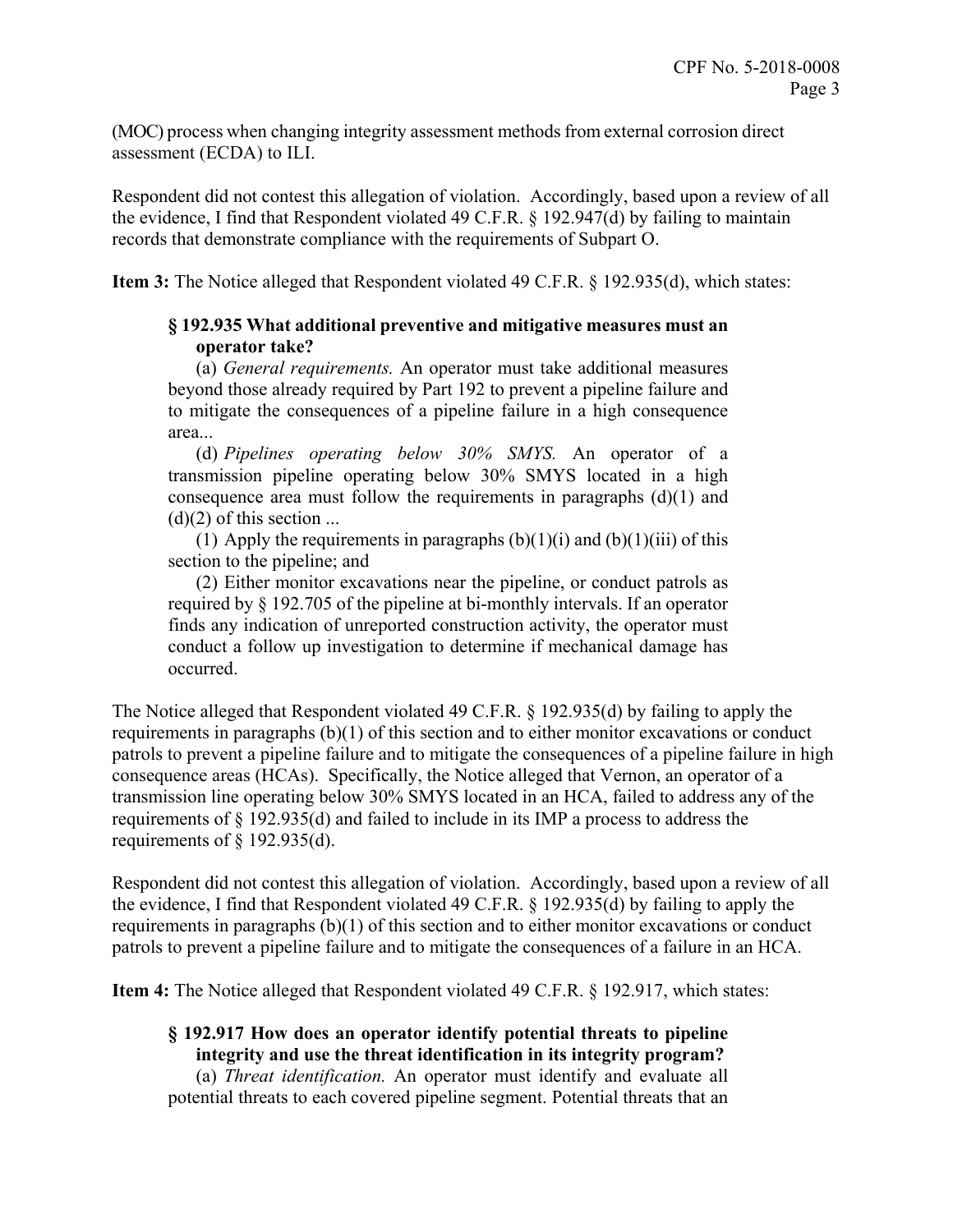ASME/ANSI B31.8S (incorporated by reference, *see* § 192.7), section 2, operator must consider include, but are not limited to, the threats listed in which are grouped under the following four categories:

(1) Time dependent threats such as internal corrosion, external corrosion, and stress corrosion cracking;

(2) Static or resident threats, such as fabrication or construction defects;

(3) Time independent threats such as third party damage and outside force damage; and

(4) Human error.

 integrate existing data and information on the entire pipeline that could be (b) *Data gathering and integration.* To identify and evaluate the potential threats to a covered pipeline segment, an operator must gather and relevant to the covered segment. In performing this data gathering and integration, an operator must follow the requirements in ASME/ANSI B31.8S, section 4. At a minimum, an operator must gather and evaluate the set of data specified in Appendix A to ASME/ANSI B31.8S, and consider both on the covered segment and similar non-covered segments, past incident history, corrosion control records, continuing surveillance records, patrolling records, maintenance history, internal inspection records and all other conditions specific to each pipeline.

 prioritize the covered segments for the baseline and continual reassessments (c) *Risk assessment.* An operator must conduct a risk assessment that follows ASME/ANSI B31.8S, section 5, and considers the identified threats for each covered segment. An operator must use the risk assessment to (§§ 192.919, 192.921, 192.937), and to determine what additional preventive and mitigative measures are needed (§ 192.935) for the covered segment.

The Notice alleged that Respondent violated 49 C.F.R. § 192.917 by failing to identify and evaluate all potential threats to each covered pipeline segment. Specifically, the Notice alleged that while Vernon's IMP discusses threat identification, and Section 4 identifies external corrosion as the *primary* threat, the IMP has no process to identify and evaluate *potential* threats. Additionally, the Notice alleged that Section 4 makes no mention of how Vernon gathers and integrates existing data and information on the entire pipeline that could be relevant to the covered segment, and how this data is analyzed to conduct a risk assessment. Finally, the Notice alleged that Vernon's IMP contained no Risk Methodology.

Respondent did not contest this allegation of violation. Accordingly, based upon a review of all the evidence, I find that Respondent violated 49 C.F.R. § 192.917 by failing to identify and evaluate all potential threats to each covered pipeline segment.

These findings of violation will be considered prior offenses in any subsequent enforcement action taken against Respondent.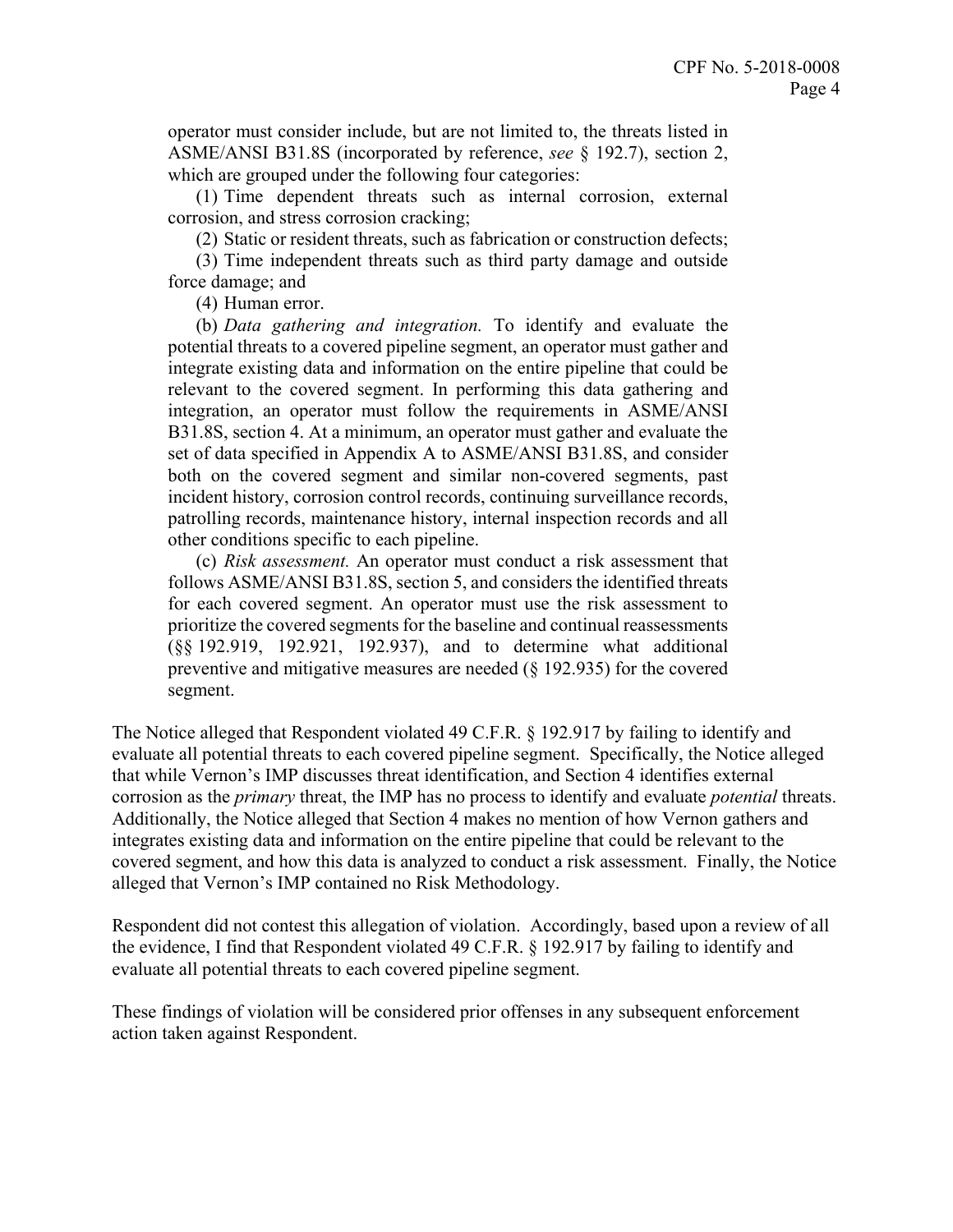# **COMPLIANCE ORDER**

The Notice proposed a compliance order with respect to Items 1, 2, 3, and 4 in the Notice for violations of 49 C.F.R. §§ 192.921(a), 192.947(d), 192.935(d), and 192.917, respectively. Under 49 U.S.C. § 60118(a), each person who engages in the transportation of gas or who owns or operates a pipeline facility is required to comply with the applicable safety standards established under chapter 601. Pursuant to the authority of 49 U.S.C. § 60118(b) and 49 C.F.R. § 190.217, Respondent is ordered to take the following actions to ensure compliance with the pipeline safety regulations applicable to its operations:

- 1. With respect to the violation of § 192.921(a) (**Item 1**), Respondent must develop and implement a written process requiring examination and evaluation of ILI defect indications in accordance with ASME B31.8S-2004 (incorporated by reference, *see* § 192.7).
- 2. With respect to the violation of § 192.947(d) (**Item 2**), Respondent must complete an IMP review for 2018. Vernon must document, per its MOC process, the reasons for changing integrity assessment methods from ECDA to ILI.
- 3. With respect to the violation of § 192.935(d) (**Item 3**), Respondent must develop and implement a written process addressing the requirements of  $\S$  192.935(d).
- 4. With respect to the violation of § 192.917 (**Item 4**), Respondent must develop and implement a process in accordance with ASME B31.8S-2004 (incorporated by reference, *see* § 192.7) for identifying and evaluating system threats, collecting pipeline and system data and a risk ranking methodology.
- this Final Order. 5. Vernon must complete the remedial requirements of this Compliance Order within 180 days after receipt of this Final Order and submit documentation to the Director that the remedial requirements have been completed within 210 days of receipt of

The Director may grant an extension of time to comply with any of the required items upon a written request timely submitted by the Respondent and demonstrating good cause for an extension.

It is requested (not mandated) that Respondent maintain documentation of the safety improvement costs associated with fulfilling this Compliance Order and submit the total to the Director. It is requested that these costs be reported in two categories: (1) total cost associated with preparation/revision of plans, procedures, studies and analyses; and (2) total cost associated with replacements, additions and other changes to pipeline infrastructure.

Failure to comply with this Order may result in the administrative assessment of civil penalties not to exceed \$200,000, as adjusted for inflation (49 C.F.R. § 190.223), for each violation for each day the violation continues or in referral to the Attorney General for appropriate relief in a district court of the United States.